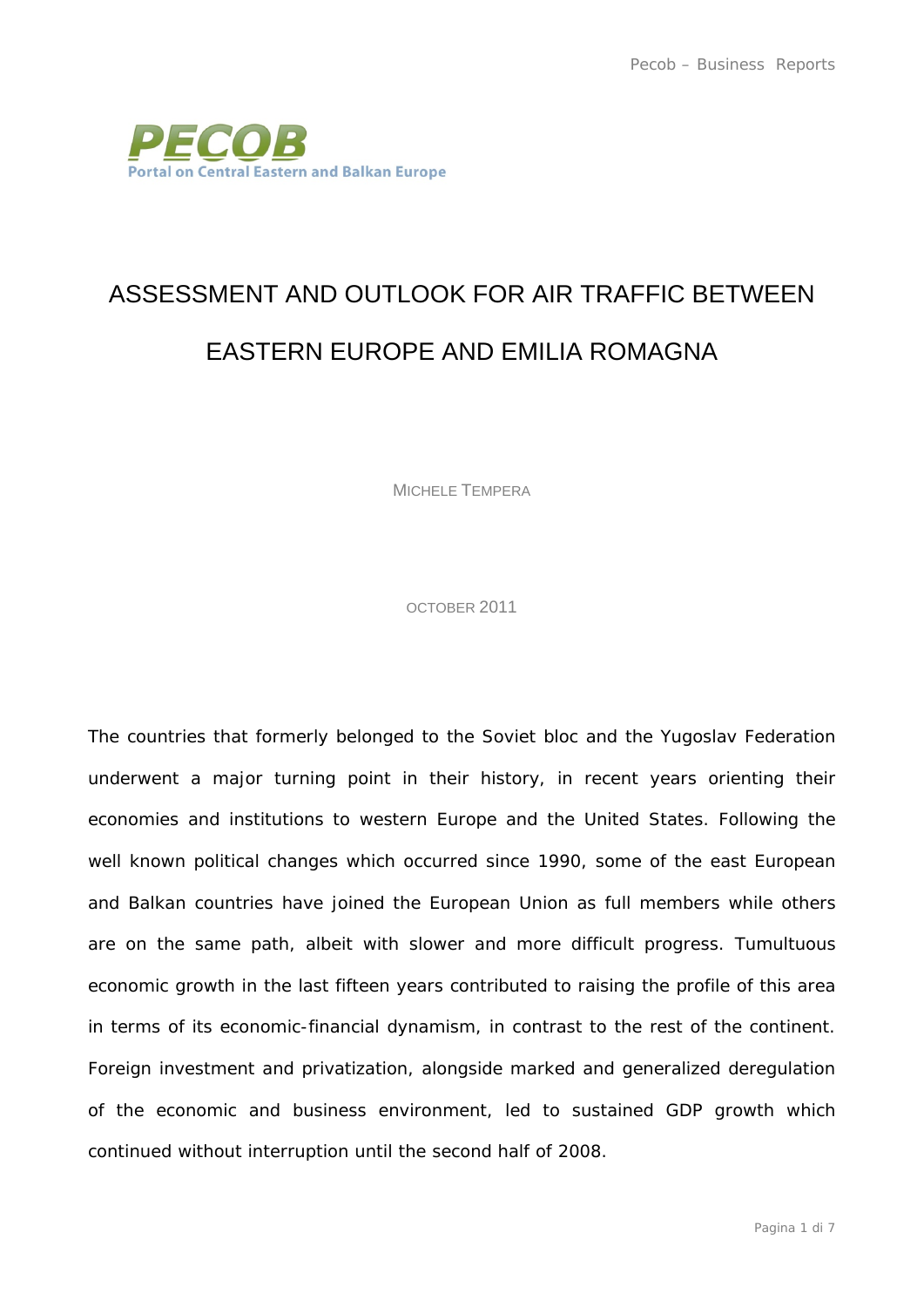Against this background of economic growth, exchanges of capital, people and goods have increased significantly, especially with western Europe. The economies of the two regions, which until just a few years ago were distinctly divided, have integrated, not without problems and contradictions. The two halves of Europe have reached a level of interpenetration that puts eastern Europe in a position of dependency on the western part of the continent. Nevertheless, eastern Europe and the Balkans also play a significant economic role vis-à-vis the founding member states of the EU. While over 60% of Eastern European and Balkan trade and economic relations are with western Europe, the latter have benefited substantially from the opportunities which emerged out of the conversion to a liberal market economic system of the ex-Soviet bloc and former Yugoslav countries.

These developments, despite the economic and financial crisis of the last few years, have also naturally involved transportation (air, train, maritime and road) between the two areas. European transportation links are becoming increasingly oriented towards internal movement in a single economic area (the EU and its bordering countries), rather than communication lines between bordering states or those belonging to the same geographical region. This is occurring parallel to deepening European economic and cultural integration. In terms of development and implementation of national transportation strategies, the countries of eastern Europe all share an even greater tendency to orient themselves towards the West. After the first steps in this direction in the 1990s under European political and financial influence, east European countries developed their transport systems with a systematic policy of integration with the western part of the continent. For several years now, reducing travel distances by means of rapid and efficient transportation has been one of the highest economic priorities for the countries that make up eastern Europe. Among the various modes of transportation, one of the most modern and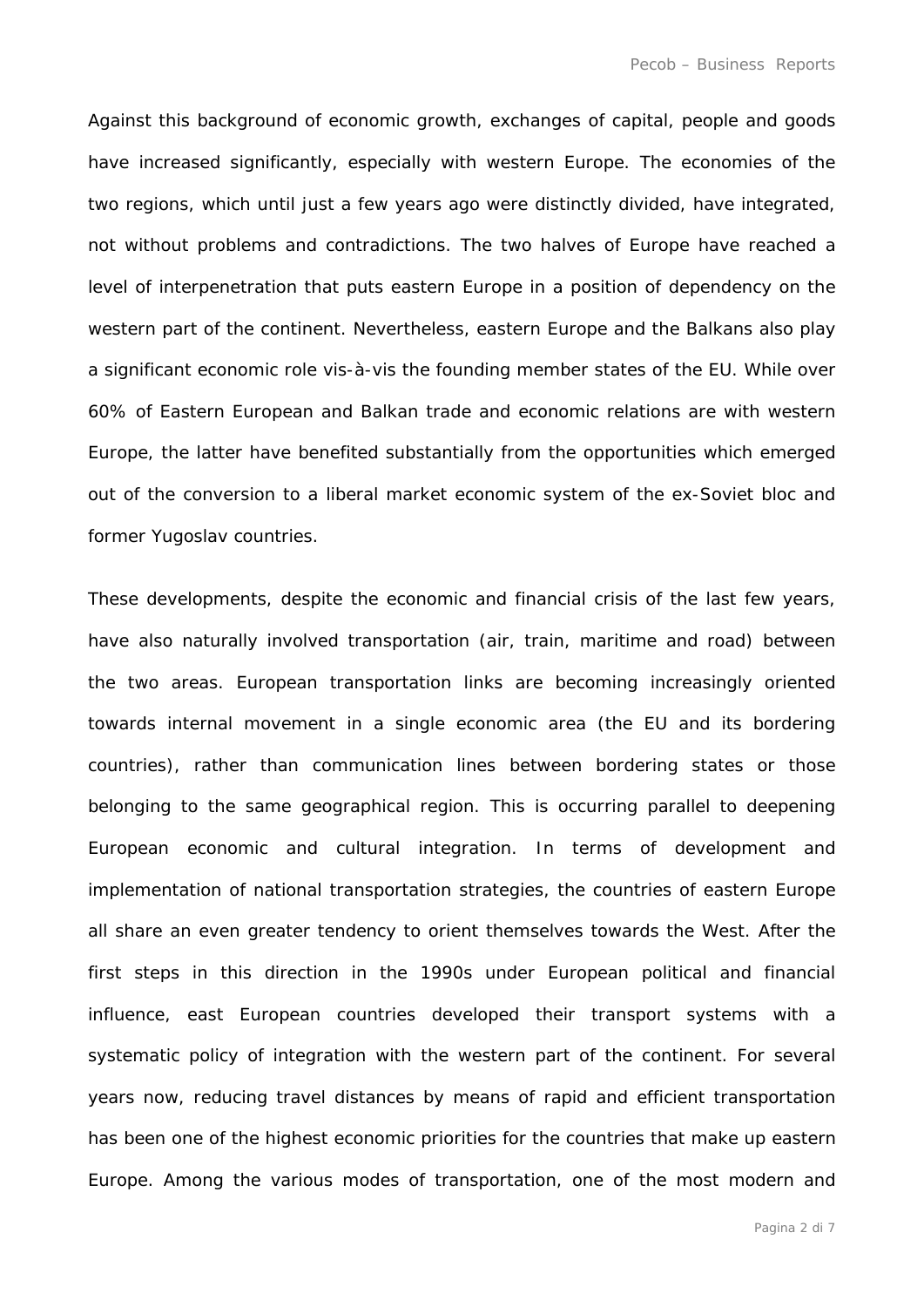useful in terms of saving time and transport capacity is certainly air transport. Indeed, this sector has experienced dramatic and continuous growth over the last ten years in eastern Europe.

The above-cited trend in the orientation of east European transport in accordance with its new political-economic union with western Europe, naturally also applies to the air transport sector. This has grown steadily, following the routes that connect various economically and demographically important centers of eastern Europe with commercially and financially attractive areas in western Europe. One of these is Emilia Romagna, a region in northeastern Italy. This is one of the most economically dynamic regions in Italy and over the last two decades has attracted numerous immigrants from eastern Europe. Migration is therefore one of the main factors supplying the airline routes between Emilia Romagna and eastern Europe. Airline connections between a highly industrialized and economically developed area and multiple geographically adjacent countries with expanding economies, are essential and in fact have been promoted by both parties involved. The migratory flow which has inevitably emerged between the two areas has benefited from the convenience of air transport in reducing the substantial distances between the two sides of Europe at reasonable costs. Thus hundreds of thousands of east European citizens have come to this Italian region for work purposes, with the possibility of returning home for brief periods without great difficulty.

Another essential factor that has decisively contributed to the development of airline routes between Emilia Romagna and eastern Europe is trade. In this case manufacturing sites which have been moved from this Italian region to the Balkans and east-central Europe from the mid-1990s up until today, have led to an increase in the movement of people and goods by air transport. The foreign direct investment and import-export generated by these moved manufacturing sites, like the process of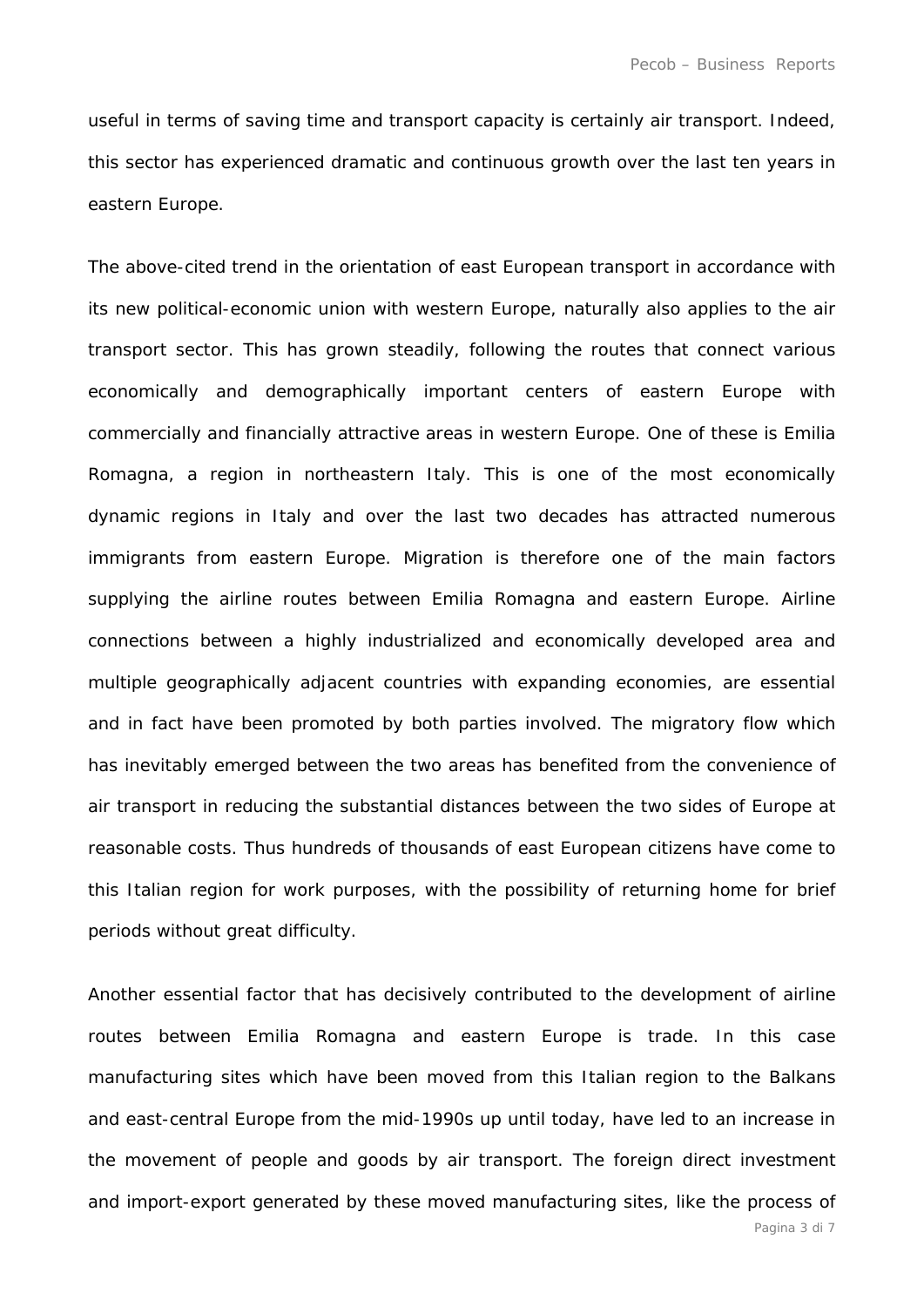internationalization of the main markets of Emilia-Romagna companies, have generated an increase in business travel and freight transport. Romania and Albania are the most important countries to have experienced this type of development of air transport as a consequence of an increase in economic relations between Emilia Romagna and eastern Europe.

To respond to the demand for routes between the two geographic areas concerned, the Emilia Romagna region has three civilian and commercial airports, in Bologna, Forlì and Rimini, all concentrated in the central and southeastern part of the region. While the northwestern part of Emilia Romagna (the provinces of Piacenza and Parma) are served by Milan's airports, the northeastern part (the provinces of Ferrara and Ravenna) are covered by the airport in Venice. Bologna is economically and demographically the most important city in the region and at the same time serves passengers and companies in the provinces of Modena and Reggio Emilia. Rimini attracts clientele from the region bordering to the south (Marche) in addition to exploiting its own highly developed tourist trade. In this way these airports can better take advantage of the two factors described above (migration and foreign trade) in contrast to the airport in Forlì, which struggles economically and with the issue of attracting customers due to the current difficult business climate as well as its location right between Bologna and Rimini. This difficulty is also reflected in the number and frequency of existing flights to and from eastern Europe. Whereas the airport in Rimini has focused decisively on Russia in order to attract flows of tourists belonging to the country's small but wealthy business elite which formed after the fall of the USSR, Bologna is able to better catalyze the exchange of incoming and outgoing goods and people from the region eastwards due to the greater number of economic actors and inhabitants in its territory and the surrounding areas. Furthermore, several incoming and outgoing flights in Forlì are also present in the other two airports, thus impeding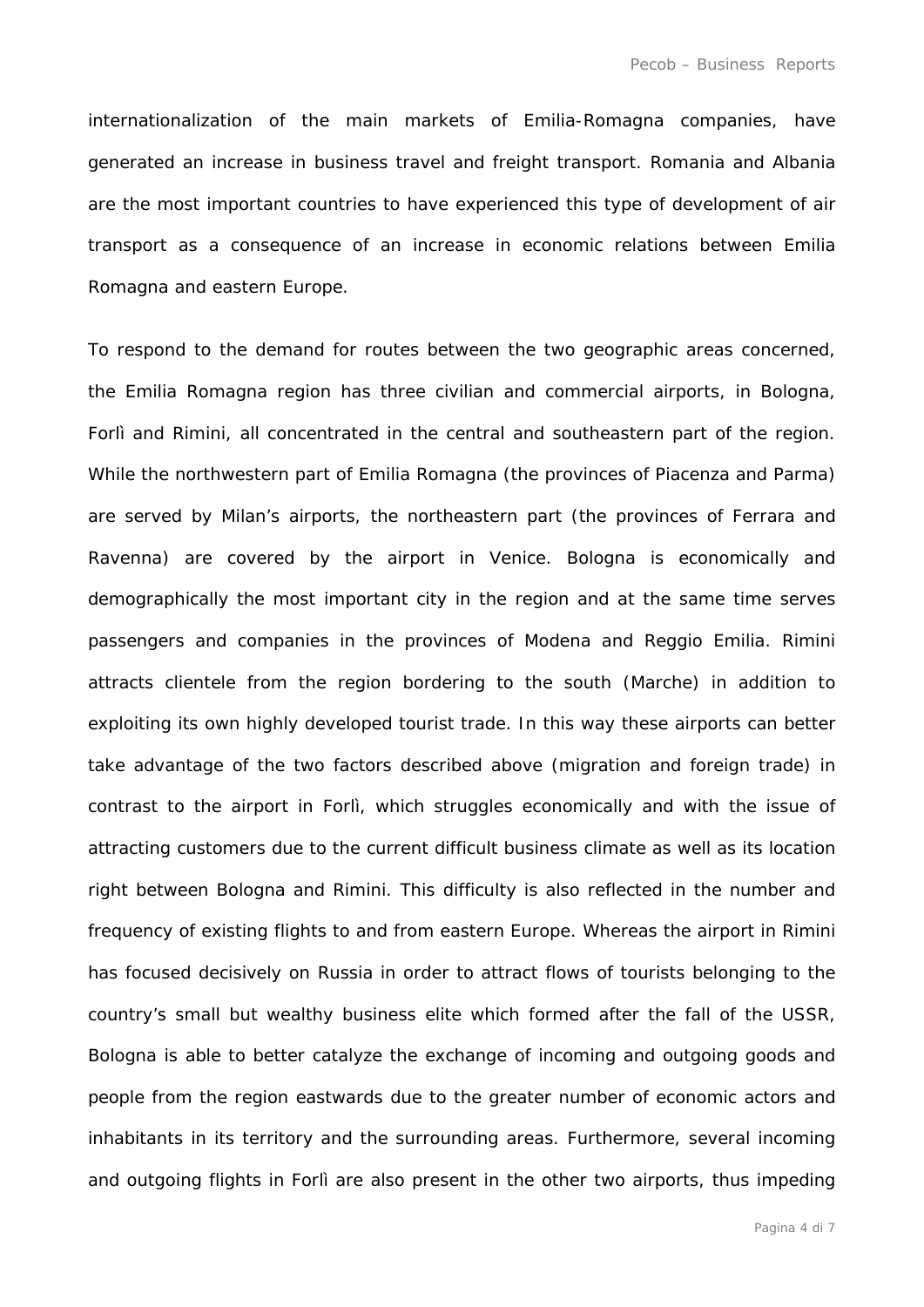Forlì's specialization in specific routes and giving rise to competition that is as fierce as it is detrimental to the respective airports' budgets. From the eastern counterparts' point the view, these circumstances could push the operators to orient themselves to the internationally better known airports. This would further weaken the airports in Emilia Romagna. In addition, there is the possibility that the three regional airports would focus exclusively on maintaining niche markets (such as Russian tourists for the Rimini airport). In addition to being inadequate for maintaining a wide range of flights and routes, this would progressively eliminate the region's aspirations to be one of the top airport systems in Italy and of European and continental relevance.

Thus the airport infrastructure of the Emilia Romagna region in relation to the east European one has two distinct dimensions. The positive aspect is that this is a robust economic area with optimal potential, already exploited in part, in terms of exchanges of passengers and goods with an area of Europe that is in many ways complimentary to this Italian region. The negative dimension is that the situation of the airports is still not optimal, battered by financial uncertainty and a lack of strategic and managerial coordination between the three regional airports. From this perspective the future could on the one hand be promising in terms of the opportunities offered by eastern Europe, while on the other hand it seems not to be able to fully optimize these potentialities. The airport issue in this Italian region is strictly private, which determines the level of freight traffic (directly) and passenger traffic (indirectly) between Emilia Romagna and eastern Europe. This seems to be particularly true for the Forlì and Bologna airports, which are only marginally interested in the tourism sector (in contrast to that of Rimini). Like the beginning of air connections between the two areas, which came about thanks to the growth of commercial relations, one would assume that these will only develop if economic and trade factors which simultaneously involve Emilia Romagna and eastern Europe will give rise to favorable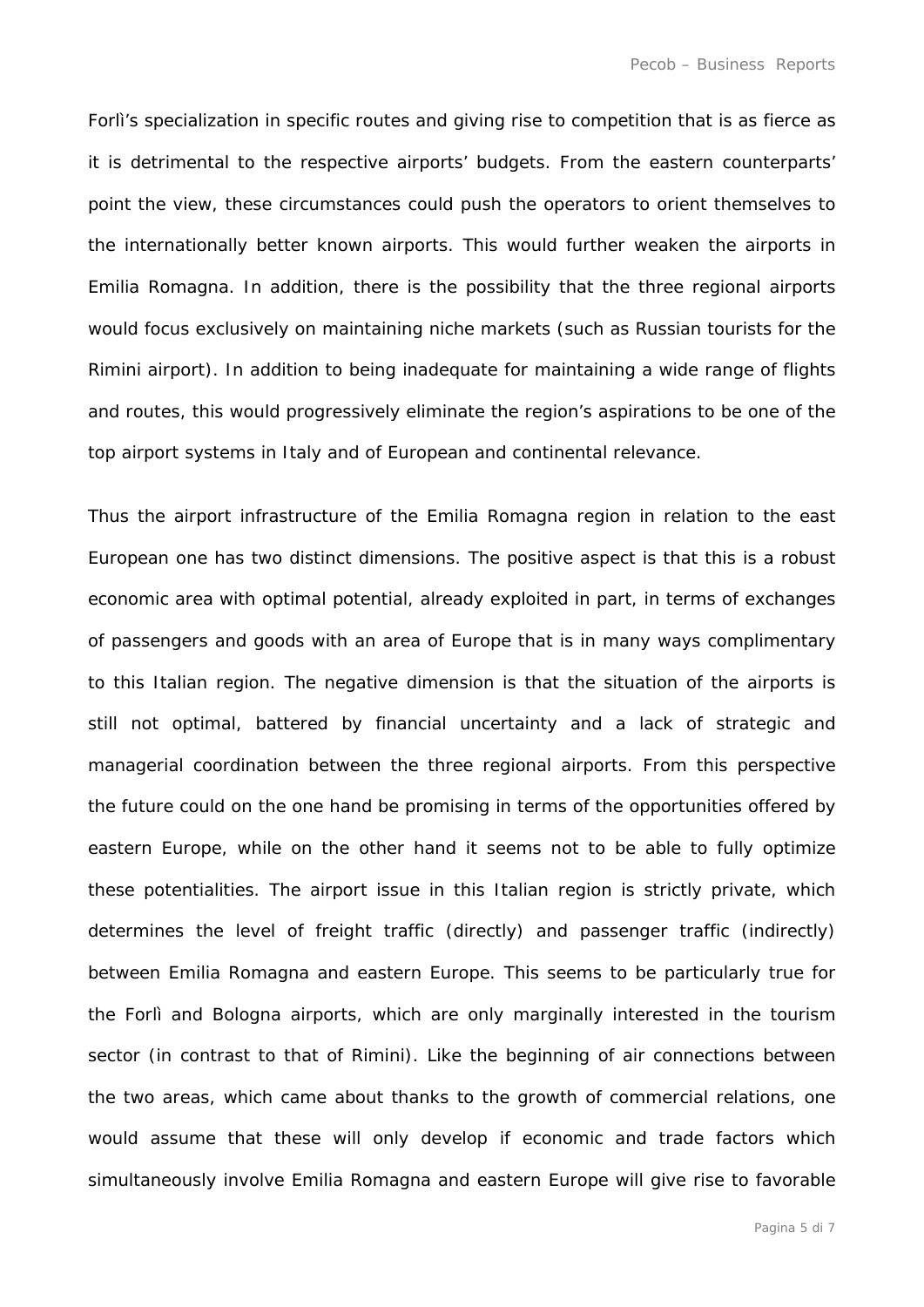conditions in this sense. Thus there is a need to involve companies in order to establish those business contacts that lead to an increase in flights and volumes of goods transported. For Bologna and Forlì therefore, connections with eastern and central Europe depend on how diversified the offering is for passengers as well as the creativity of services in attracting passengers and meeting the needs of companies which could potentially use this means of transport. From this point of view it could be the sector's demand for higher education and know how on the part of many eastern and central European countries to indicate the direction for a logical and coordinated relaunch of the three regional airports.

In this regard two factors could push toward a prompt and concerted effort with eastern Europe. On the one hand the forecast of a further increase in business volumes linked to the east European airport system. On the other hand the prospect of increasingly close European integration of east European air traffic with that of the western part of the continent in the context of greater numbers of flights and increased general usage of air transport.